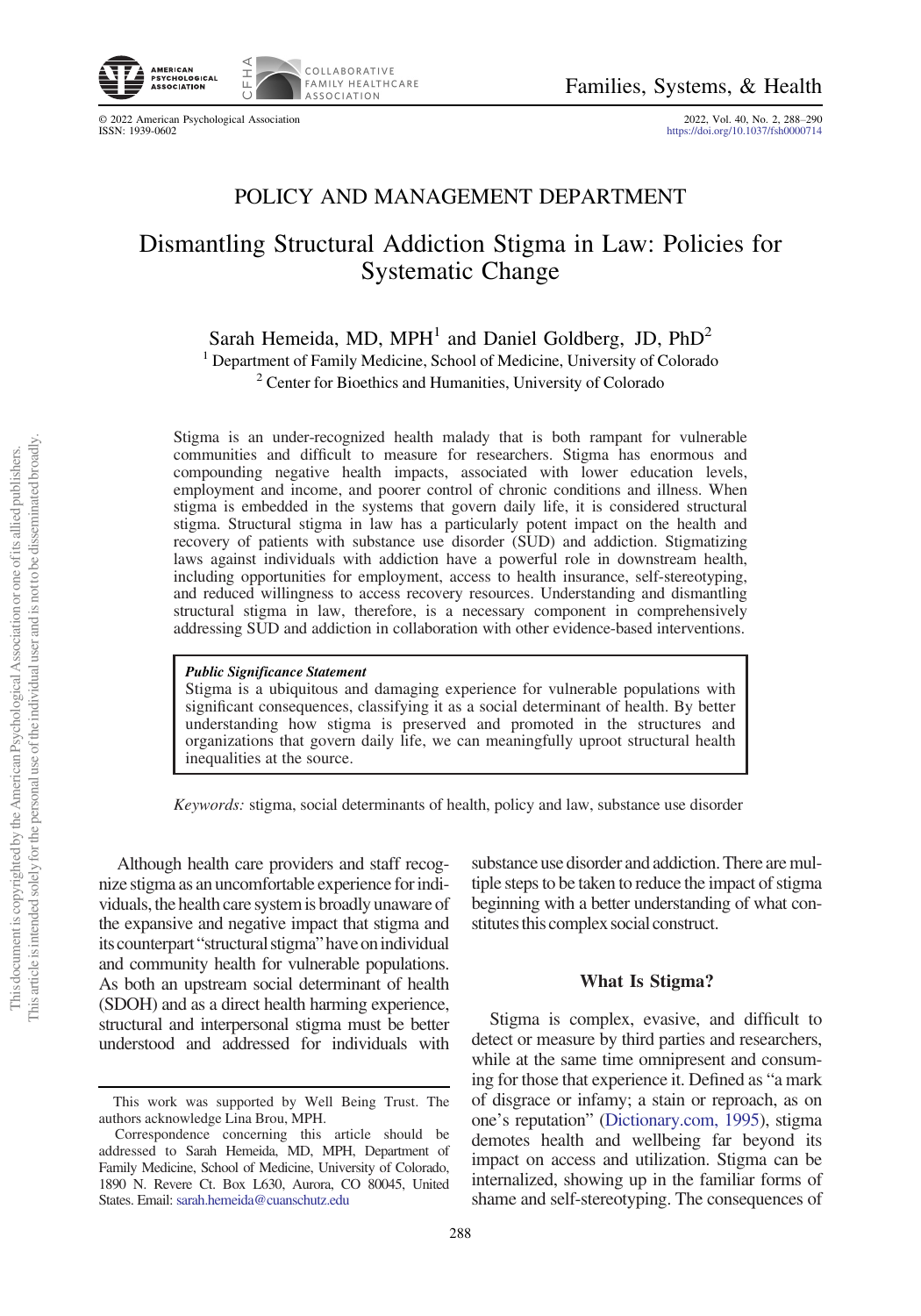stigma are far-reaching and dynamic, leading researchers to classify stigma as a social determinant of health (SDOH). Whether it's avoiding picking up the phone to make an appointment, or dreading going to work every day with a visible health condition, stigma impedes patients' ability to become healthier every day.

Time and time again, research has shown that stigma has significant negative effects on mental health, willingness to seek treatment, and even acquisition of education and income—key components of SDOH ([Major & O'brien, 2005](#page-2-1)). Although historical studies have best documented the detrimental impact of stigma on mental health and substance use, a growing body of evidence demonstrates stigma's influence on other health conditions such as treatment of HIV/AIDS, epilepsy, cancer, and diabetes [\(Brown et al., 2003](#page-2-2); [Conner et al., 2010](#page-2-3); [Corriga,](#page-2-4) [1998;](#page-2-4)[Jacoby et al., 2005;](#page-2-5) [Lebel et al., 2013](#page-2-6)). Stigma and self-stereotyping has even been shown to influence physical cardiac recovery after myocardial infarction [\(Levy et al., 2006\)](#page-2-7). The public health and disease-specific literature demonstrate repeatedly that stigmatized communities have worsened selfimage, decreased motivation to seek health-improving resources, and even when resources are used they have worsened health outcomes.

Modern stigma scientists describe stigma in its duality as both a process and an outcome ([Link &](#page-2-8) [Phelan, 2001\)](#page-2-8). The components below occur sequentially, 1 leading to 2, and so on. Additionally, each step of the sequence independently contributes to stigma as an outcome, therefore all four steps are not required to intensify stigma. Ultimately, stigma promotes power differentials between in-groups and out-groups by exploiting, controlling, or excluding vulnerable communities [\(Link& Phelan, 2014](#page-2-9)).

#### Process of stigma as defined by[Link and Phe](#page-2-8)[lan \(2001\):](#page-2-8)

- 1. Labeling of human difference
- 2. Ascription of deviance to characteristics that mark difference
- 3. Separation of out-groups from in-groups
- 4. Out-groups experience status loss and discrimination

#### What Is Structural Stigma?

When stigma operates on a systematic scale, rooted in systems such as the education, housing, and judicial systems, it is termed "structural stigma." One of the most powerful vectors of structural stigma is through laws and policies. The key mechanism is the language itself, as the law can be an expressive function of the bias held by the law's authors. Laws with stigmatizing language can actually promote and protect discriminatory, healthharming actions, cloaked as socially acceptable legal recourse. There is abundant documentation of structural stigma against individuals with conditions such as chronic pain, obesity, substance use disorder (SUD), mental health conditions, and many more [\(De Ruddere & Craig, 2016;](#page-2-10) [Goldberg, 2017](#page-2-11); [Greene-Shortridge et al., 2007](#page-2-12)).

Structural stigma against individuals who live with SUD and addiction surface in almost all aspects of their daily lives. Stigmatizing laws and policies against individuals with SUD begin early with punitive rather than rehabilitative policies in the education system. School suspension has been proven to have detrimental and lasting effects on access to higher education, future employment, and earning potential [\(Belzil, 1995;](#page-2-13) [Martin, 2010](#page-2-14)). Perhaps more illustrative of their health impact, stigmatizing laws often determine which communities are excluded from important resources, making them a corrosive and powerful SDOH [\(Hatzenbuehler et al., 2013](#page-2-15)).

As an example of this, Sacramento County municipal codes abound, restricting where assisted living facilities and recovery centers can be located through the use of nuisance law [\(Safety, 2010](#page-2-16)). These geographic limitations directly impact accessibility and can make recovery logistically challenging, derailing the recovery attempt altogether. Another example of laws which stigmatize individuals with SUD is from San Francisco County, where an employer can terminate their employee for historical substance use even if it is no longer current [\(License, 2004](#page-2-17); Denial of [License, 2004\)](#page-2-17). These legally protected and enduring repercussions on social wellbeing have exponential health impacts including food insecurity, loss of health insurance status, and homelessness.

### Solutions for Structural Stigma Against SUD and Addiction

Each sector represented in the SDOHis governed and detailed in existing municipal, city, or state law. It is, therefore, not sufficient to simply write new laws and policies free of stigmatizing language. Evaluation of historically operative laws for stigmatizing language against individuals with SUD is a high-yield opportunity for primary prevention of downstream health inequities.